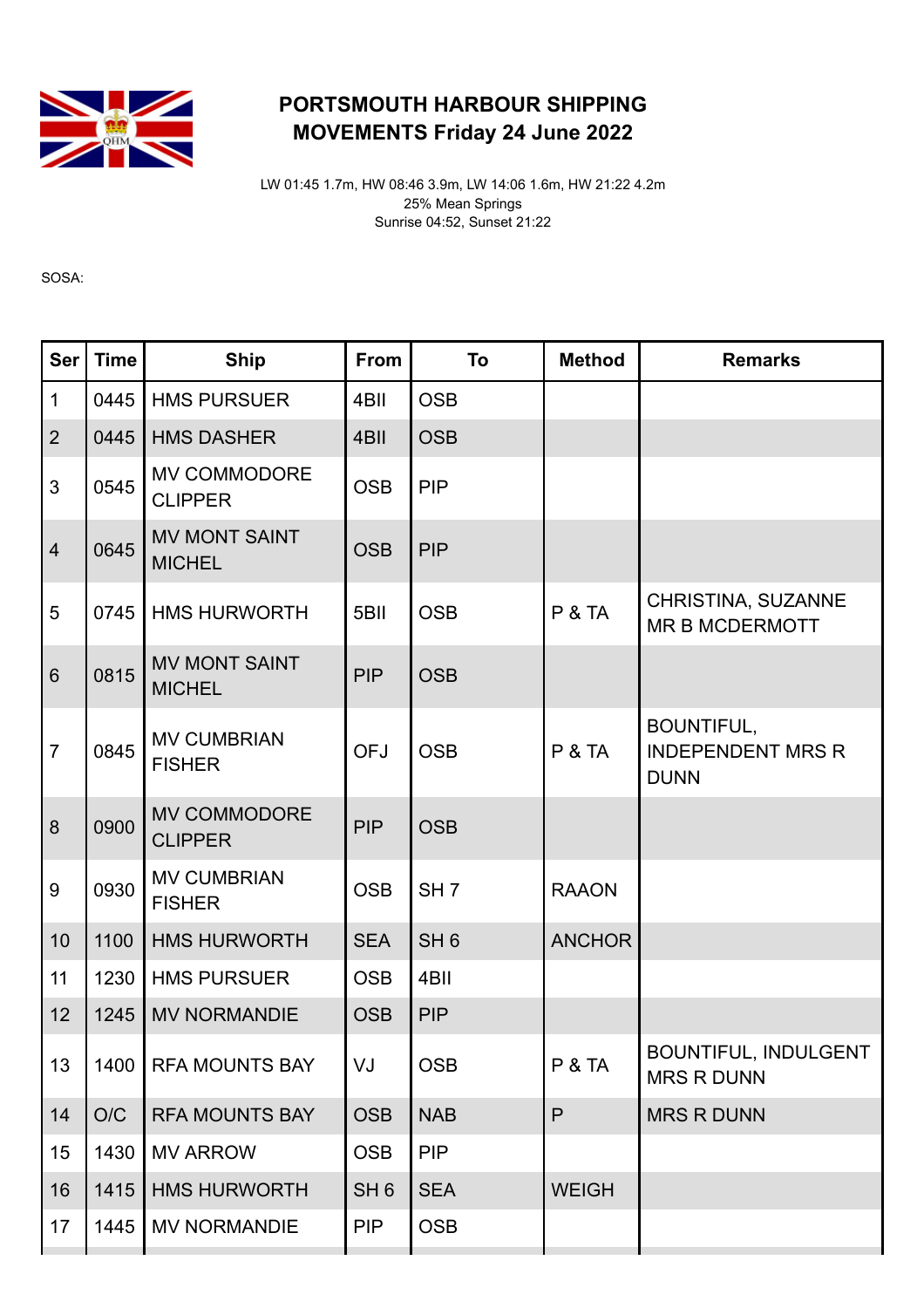| <b>Ser</b> | <b>Time</b> | <b>Ship</b>                           | From        | To                              | <b>Method</b> | <b>Remarks</b>                                   |  |
|------------|-------------|---------------------------------------|-------------|---------------------------------|---------------|--------------------------------------------------|--|
| 18         | 1600        | <b>HMS DIAMOND</b>                    | <b>UHAF</b> | <b>OSB (TUG</b><br>ESCORT)      | P & TE        | <b>BOUNTIFUL, INDULGENT</b><br><b>MRS R DUNN</b> |  |
| 19         | 1600        | <b>HMS RANGER</b>                     | <b>OSB</b>  | 4BII                            |               |                                                  |  |
| 20         | 1600        | <b>HMS EXPLORER</b>                   | <b>OSB</b>  | 4BII                            |               |                                                  |  |
| 21         | 1600        | <b>HMS CHARGER</b>                    | <b>OSB</b>  | <b>GOSPORT</b><br><b>MARINA</b> |               |                                                  |  |
| 22         | 1600        | MV COMMODORE<br><b>GOODWILL</b>       | <b>OSB</b>  | <b>PIP</b>                      |               |                                                  |  |
| 23         | 1615        | <b>MV GALICIA</b>                     | <b>OSB</b>  | PIP                             |               |                                                  |  |
| 24         | 1745        | <b>MV BRETAGNE</b>                    | <b>OSB</b>  | <b>PIP</b>                      |               |                                                  |  |
| 25         | 1930        | MV COMMODORE<br><b>GOODWILL</b>       | PIP         | <b>OSB</b>                      |               |                                                  |  |
| 26         | 1930        | <b>MV ARROW</b>                       | <b>PIP</b>  | <b>OSB</b>                      |               |                                                  |  |
| 27         | 2015        | <b>MV BRETAGNE</b>                    | <b>PIP</b>  | <b>OSB</b>                      |               |                                                  |  |
| 28         | 2045        | <b>MV MONT SAINT</b><br><b>MICHEL</b> | <b>OSB</b>  | <b>PIP</b>                      |               |                                                  |  |
| 29         | 2130        | <b>MV GALICIA</b>                     | <b>PIP</b>  | <b>OSB</b>                      |               |                                                  |  |
| 30         | 2245        | <b>MV MONT SAINT</b><br><b>MICHEL</b> | <b>PIP</b>  | <b>OSB</b>                      |               |                                                  |  |

## Notes

1. THERE ARE FREQUENT ISLE OF WIGHT AND GOSPORT PASSENGER AND CAR FERRIES OPERATING FROM TOWN CAMBER AND PORTSMOUTH HARBOUR RAIL STATION.

| <b>Date</b> | Category      | <b>Ship/Unit</b>              | Location                   | <b>Timings</b> |
|-------------|---------------|-------------------------------|----------------------------|----------------|
| 04 JUL 22   | <b>DIVING</b> | <b>SEATEC PRINCE OF WALES</b> | <b>VICTORY JETTY</b>       | 0800-2000      |
| 04 JUL 22   | <b>DIVING</b> | <b>SEATEC QUEEN ELIZABETH</b> | <b>PRJ</b>                 | 0800-2000      |
| 04 JUL 22   | <b>DIVING</b> | <b>SERCO</b>                  | <b>FOUL GROUND PILE 98</b> | 0900-1500      |
| 05 JUL 22   | <b>DIVING</b> | <b>SEATEC QUEEN ELIZABETH</b> | <b>PRJ</b>                 | 0800-2000      |
| 05 JUL 22   | <b>DIVING</b> | <b>SEATEC PRINCE OF WALES</b> | <b>VICTORY JETTY</b>       | 0800-2000      |
| 05 JUL 22   | <b>DIVING</b> | <b>SERCO</b>                  | <b>FOIL GROUND PILE 98</b> | 0900-1500      |
| 05 JUL 22   | <b>DIVING</b> | <b>MMC DIAMOND</b>            | 3BIII                      | 0730-2130      |